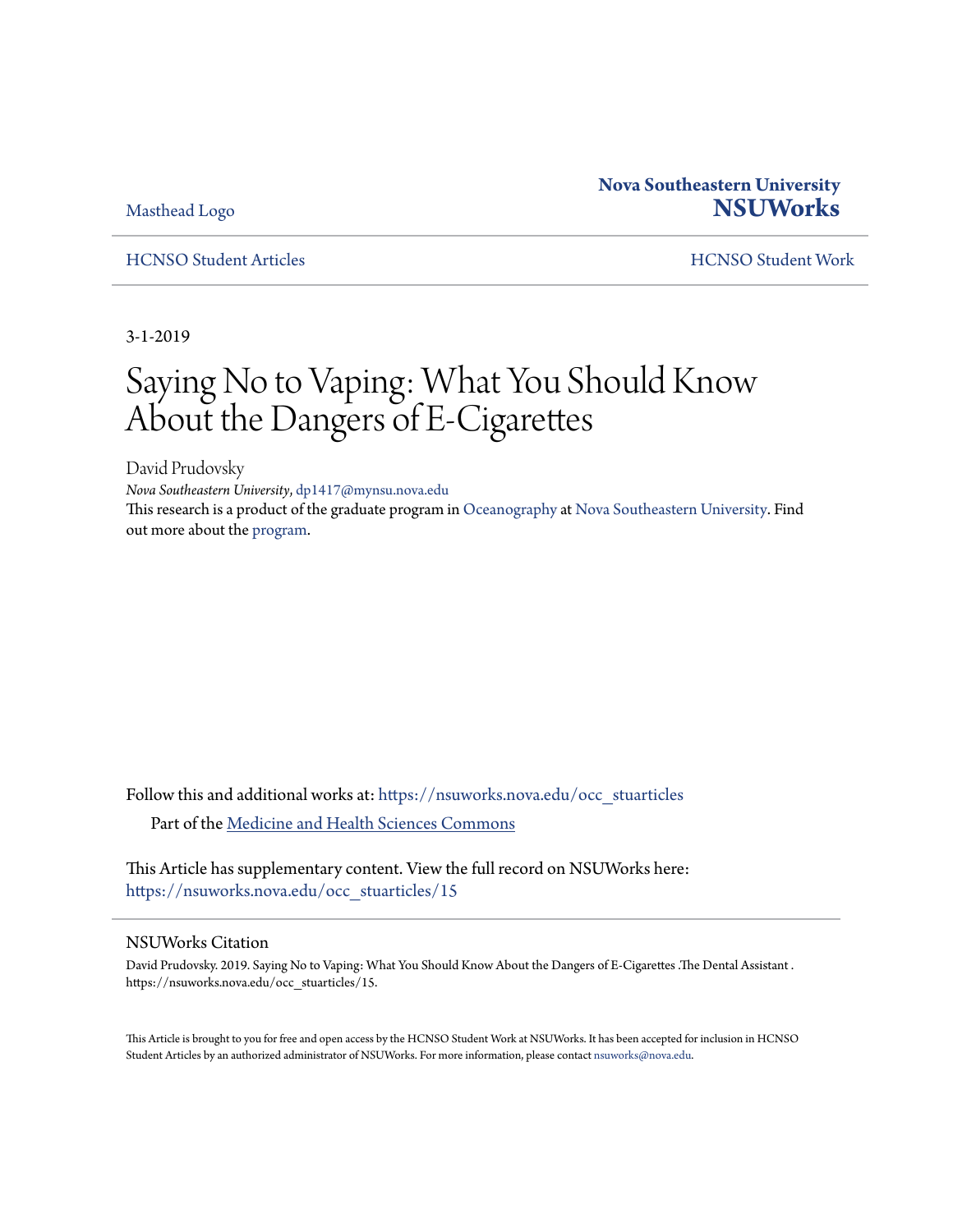# **Saying No to Vaping**

What you should know about the dangers of e-cigarettes

## By David Prudovsky, CDA

sample moking is one of the most popular methods of drug intake in the world. Unlike other means of drug abuse, smoking poses a great danger even to those who aren't smoking, known as passive smokers. According to research, children whose parents smoke inside the home have numerous health issues, such as bronchitis and mental health challenges. The cigarette industry continues to grow in revenue and innovation. It's that innovation that has produced e-cigarettes, which provide various advantages for the smoker, including durability, where a smoker can simply recharge and refill. According to the Centers for Disease Control and Prevention (CDC), the use of e-cigarettes is increasingly common among youth.

E-cigarettes are known by a variety of names, including e-cigs, vape pens, mods, tank systems, and more. They may look like regular cigarettes or pipes, or they may resemble a pen or USB stick. Individuals may also use vape pens for marijuana and other drugs.

### **Fast-Growing Problem**

Juuling, an e-cigarette that looks like a USB flash drive, has caught on quickly. In 2017, Juul sales grew to 16.2 million devices sold, up from from 2.2 million the year before. Unfortunately, e-cigarettes poses very similar risks to the smokers' health as regular cigarette smoking. E-cigarettes typically use a liquid containing nicotine and other components such as flavorings. The devices use electric power to heat the liquid, turning it into a thick aerosol that is inhaled. Some users have reported that the aerosol has more stimulant on the body than the normal cigarette containing tobacco.

The CDC has analyzed the aerosol to measure the components' effects on the human body. It's not a pretty picture. Nicotine has a number of impacts on the body, including addiction. A 2018 report by the National Academy of Medicine found out that e-cigarrete smoking among youth increases the frequency and the number of cigarette smoking in the future. Nicotine also interferes with brain development in people under the age of 25. Youth using e-cigarettes are likely to have developmental issues.

E-cigarettes also contain volatile organic compounds, which are not able to be isolated by various protective



mechanisms in the breathing system, according to CDC studies. The aerosol contains ultrafine particles which, just like the volatile organic compounds, can enter the lungs. These particles are the reason for constant coughs and other breathing problems, such as bronchitis, among smokers. Heavy metals such as nickel, tin, lead, and cancer-causing chemicals from the most dangerous components of the aerosol accumulate in the body and can result in cancer and death. In fact, the flavorings in the e-cigarette are made by a chemical, such as Diacetyl, which has been shown to cause serious lung disease.

Many of the e-cigarettes available now are marketed to be free of these chemicals, especially nicotine, yet actually contain a considerable amount of chemicals. As a result, young people may choose e-cigarettes, convinced that they're a safer option than regular burned cigarettes. While at first glance that may appear to be true, e-cigarettes deliver the chemicals in normal cigarettes in small amounts, which, in the long run, are just as harmful as those in burned cigarettes. Juuls are also fashionable and discreet, and their use may be viewed as a status vs. a bad habit, according to the U.S. Department of Health and Human Services. Their design and their smoke, which is mostly odorless, makes it easier for youth to use them in classrooms or public places without being detected. They can be charged on laptops and other electronic devices easily over a short period of time without being noticed by a parent or teacher.